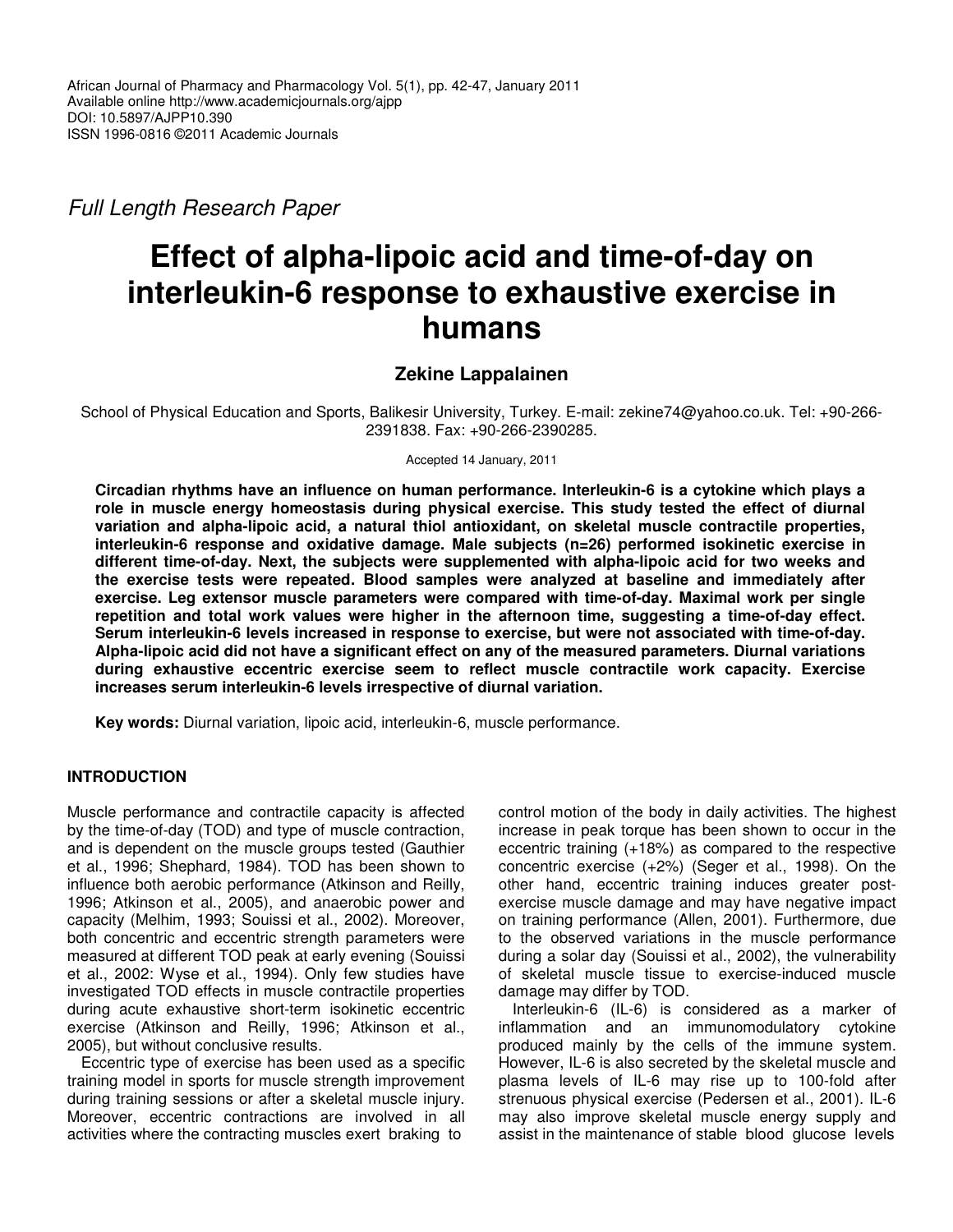by stimulating lipolysis in the adipose tissue and augmenting hepatic glycogenolysis (Pedersen and Febbraio, 2007; Pedersen et al., 2003). With respect to skeletal muscle metabolism in different types of muscle contractions, the energy cost is likely to be different (Kirwan et al., 1992), and this may also exert variable effects on IL-6 response. A previous study has also presented evidence for diurnal changes to IL-6 concentrations in healthy subjects and patients with depression (Alesci et al., 2005).

Alpha-lipoic acid is a potent thiol antioxidant that acts as a cofactor in the pyruvate dehydrogenase complex and has shown to be beneficial in conditions associated with increased oxidative stress (Ziegler et al., 1999). Moreover, alpha-lipoic acid has been demonstrated to enhance muscle phosphocreatine levels and muscle total creatine concentrations (Burke et al., 2003), suggesting a potential enhancing effect on short-term exercise. However, the effects of alpha-lipoic acid on isokinetic exercise performance are unknown.

Reliable parameters are needed for monitoring optimal intensity of eccentric training in order to minimize exercise-induced muscle damage and improve training outcomes. The present study sought further evidence on TOD, muscle fatigue and energy balance relationships during the acute exhaustive eccentric exercise and more specifically, to test the effect of alpha-lipoic acid in response to acute exercise, and whether IL-6 response could be implemented as a performance parameter on muscle contractile properties during acute exhaustive eccentric exercise.

#### **MATERIALS AND METHODS**

#### **Study subjects**

The subjects were healthy male volunteers (n=26, age 23.3±4.1 years, BMI 23.3 $\pm$ 3.4 kg/m<sup>2</sup>), and who were informed on the purpose of the study and gave written consent. The research plan was approved by the Ethics Committee of the University of Suleyman Demirel Turkey. The subjects were without a history of knee injury and not involved in a regular weight-training program, and instructed not to consume any caffeine-containing drinks or nutritional supplements during the study. Before the exercise tests, a morning-eveningness questionnaire (Horne and Ostberg, 1976; Punduk et al., 2005) was applied to all subjects who were subsequently divided into two groups based on their circadian type: the "moderately morning type" (n=12) and "intermediate type" (n=14) group.

#### **Alpha-lipoic acid supplementation**

The subjects consumed 1200 mg of alpha-lipoic acid (Solgar, Leonia, NJ, USA) per day divided in two 600 mg doses in capsule form for two weeks after completion of the first round of exercise tests involving no supplementation. The subjects were instructed to divide the daily dosage in half so that 600 mg was taken with meals in the morning and another 600 mg of alpha-lipoic acid in the

evening time. All subjects tolerated well the alpha-lipoic acid and reported no adverse effects.

#### **Exercise protocol**

One week before the exercise tests, the subjects visited the laboratory and were instructed to the exercise tests. They also performed one exercise session to familiarize with the protocol and the measurement apparatuses. The subjects were instructed to consume a light meal about two hours before the exercise tests to avoid sudden alterations in blood glucose and subjective energy levels.

Following a 20 min rest, blood samples (8 ml) were drawn from the antecubital vein in Vacutainer tubes. Next, the subjects performed a light warm-up for 5 min at 60W pedalling, followed by brief stretching. After the warm-up, the subjects were seated on a computer controlled isokinetic dynamometer (CYBEX CSMi, Stoughton, MA, USA) which had been calibrated prior to every test. The subjects were positioned sitting with the backrest at 90° and were instructed to grip the sides of the seat during the test. Thigh, pelvis and trunk of the subjects were stabilized with straps. An adjustable lever arm was attached to the leg by padded cuff just proximal to the lateral malleolus. The axis of rotation of the dynamometer arm was positioned just lateral to the lateral femoral epicondyle. Gravity correction to torque at  $45^{\circ}$  (0° = straight leg) were calculated by the computer software. In this position, after three maximal familiarisation repetitions with 120°/s angular velocities, the subjects performed one hundred eccentric maximal voluntary contractions (MVC) for extensor muscles of the dominant knee at the same angular velocities (120°/s). The range of motion was standardized from 10 to 90° during the test. The subjects were verbally encouraged to produce maximal efforts. After the exercise, the subjects remained seated while the post-exercise blood samples were collected. Haemoglobin levels were determined in all samplings to control for alterations in plasma volume.

The subjects performed the exercise test twice without alphalipoic acid supplementation, either in the morning time or in the evening time, depending on their randomisation, and then again after two weeks with alpha-lipoic acid supplementation. For the second test, the time of the exercise test was changed accordingly. The morning test started at 8:00 a.m. while the evening test started at 4:30 p.m. The two test sessions were separated by a 7 to 10 day period which allowed the subjects to fully recover from the previous exercise test. Throughout the study, the subjects did not consume any medications or alcohol, and were requested to avoid strenuous physical activity at least 24 h before each test session.

#### **Biochemical analyses**

Serum was separated from whole blood and stored frozen at -80°C until assayed. IL-6 concentrations in serum were analyzed by commercial high sensitivity ELISA kit according to the manufacturer's instructions (QUANTIKINE HS, R and D Systems, Minneapolis, MN, USA), and the Data are expressed as pg/ml. Assay specifications were as follows: sensitivity limit 0.16 pg/ml, and maximum intra- and interassay CV% was 5.9 and 9.8%, respectively.

Oxygen radical absorbing capacity (ORAC) was assayed according to the previously published method (Prior et al., 2003). Fluorescein was used as a target of free radical attack with 2,2' azobis(2-amidinopropane) dihydrochloride as a peroxyl radical generator. TROLOX (Sigma-Aldrich, Milwaukee, WI, USA) was used as a standard. The results were calculated using the differences of areas under the fluorescence decay curves between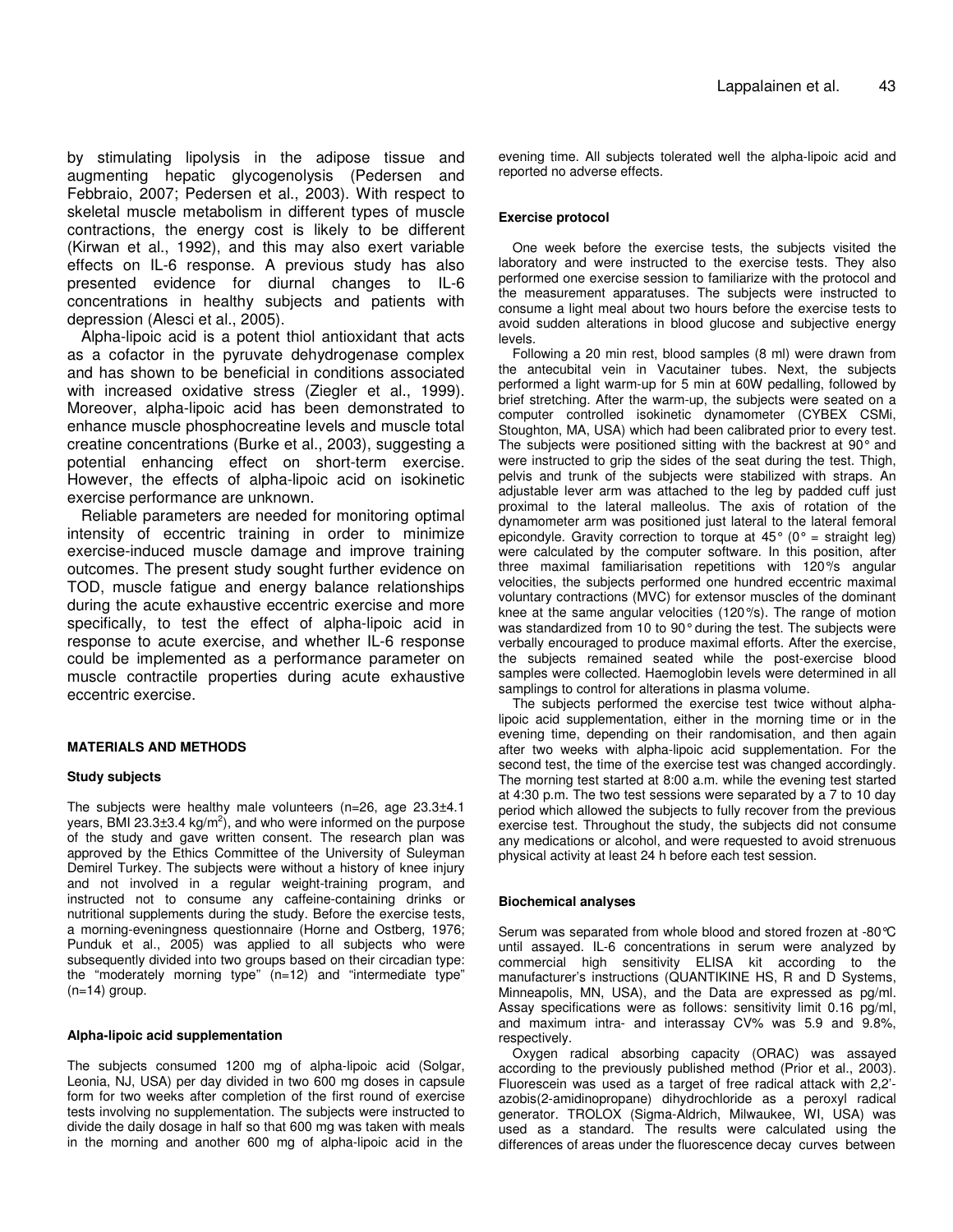the blank and the sample, and quantified according to standards. Data were expressed as umol.

For protein carbonyl measurements, the samples were first derivatized with 2,4-dinitrophenyl hydrazine to form a Schiff base for production of the corresponding hydrazone, which was recorded spectrophotometrically at an absorbance between 360 to 385 nm according to a previous method and standardized to total protein concentration (Reznick and Packer, 1994). Data were expressed as nmol/mg of protein.

#### **Statistical analysis**

Statistical significance was determined by using paired t-test and Pearson's product-moment correlation coefficient, and set at p<0.05. Data are presented as means ± standard deviation (SD) unless stated otherwise.

## **RESULTS**

## **Muscular performance**

The subjects showed TOD variations on muscular performance with higher contractile force of the extensor muscles in the evening time as compared to the morning time, and the single repetition work values were significantly higher in the evening time (p=0.021; Figure 1A). Similarly, total work performed during 100 MVC was significantly higher in the evening time as compared to the morning time (p=0.003, Figure 1B).

Supplementation with alpha-lipoic acid had no significant effect on these physical performance parameters (Figures 1A and 1B).

#### **Serum interleukin-6 levels**

Serum IL-6 levels were significantly increased in response to acute isokinetic exercise at the end of the exercise session when compared to baseline values (p=0.018, Figure 2). However, no TOD effect on IL-6 levels was observed, as the difference between the morning time and evening time (baseline) values were non-significant (mean morning time value 1.79 ng/ml vs. mean evening time value 1.78 ng/ml; p=0.95).

No significant correlations were found between serum IL-6 levels and muscle work performance (data not shown). In addition, IL-6 levels were unaffected by the alpha-lipoic acid supplementation (Figure 2).

#### **Markers of oxidative damage**

Blood antioxidant capacity (ORAC) and protein carbonyl formation were not significantly affected in response to bouts of isokinetic exercise or with alpha-lipoic acid supplementation (Table1).

## **DISCUSSION**

The present study reports diurnal variation of leg extensor muscle contractile work capacity during eccentric type of exercise. Previously, a TOD effect on isokinetic performance variables (peak torque, average power, maximal work) have been noted at different angular velocities with peak values in the early evening time (Gauthier et al., 2001; Souissi et al., 2002, Wyse et al., 1994). Moreover, Wyse et al. (1994) and Gauthier and coworkers (1996) showed TOD variation in muscle strength during concentric contractions with the amplitude ranging from 5 to 12% depending on the exercising muscle and/or angular velocity used. However, the effects of TOD variations on muscle contractile capacity during eccentric contraction have remained largely unknown. Evidently, the present results demonstrated diurnal variation on performed work values during eccentric contractions, whereas the peak torque values were not significantly affected by TOD.

Among the frequently presented factors to explain diurnal variation effects on muscular peak torque, some authors have suggested causality between muscle temperature and peak torque fluctuation with nearly 5% reduction in peak torque when muscle temperature was dropped by 1°C (Atkinson et al., 1993; Bernard, 1988). In addition, Febbraio et al. (1996) showed that an increase of 1.9°C in muscle temperature improved glycogenolysis, glycolysis and high energy phosphate degradation by the muscle during exercise. The authors also hypothesized that an elevated muscle temperature increased the ATP turnover rate associated with exercise, and/or changes in the aerobic/anaerobic contribution to ATP resynthesis (Febbraio et al., 1996). Moreover, rectal and muscle temperature have shown lowest values in morning hours, and to progressively increase towards afternoon and evening hours (Deschenes et al., 1998; Reilly and Brooks, 1990). Hence in these studies, the lower early morning muscle peak torque values could be partly explained by muscle temperature at this TOD. Accordingly, in the present study, the higher eccentric contraction work values observed in the evening time may reflect the diurnal variations to muscle temperature. Nevertheless, core or intramuscular temperatures were no registered during the present study.

This study also explored whether diurnal variation may influence serum IL-6 levels after acute exhaustive isokinetic eccentric exercise. To avoid any interference by fasting, the subjects were studied in a post-absorptive state. IL-6 has been suggested to be produced as a result of muscle contractions and that the release of IL-6 is dependent on the intensity of the muscle activity and the number of muscle fibers involved in the contraction, specifically the concentric and the eccentric contraction (Pedersen et al., 2001). The present data provide evidence that IL-6 levels are increased also after a short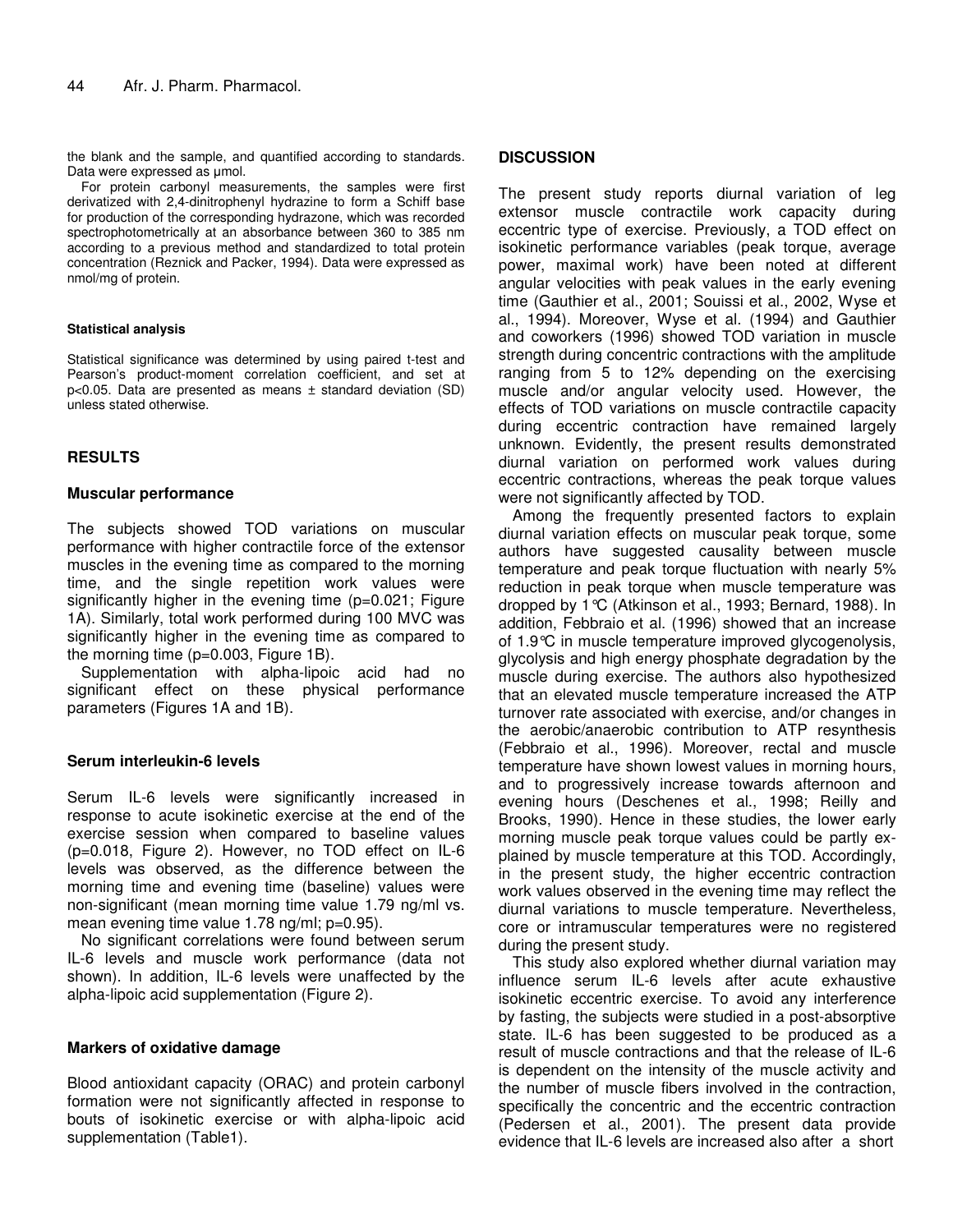

**Figure 1** Time-of-day effects on muscle eccentric work capacity. A: maximal work performed per single repetition, and B: during 100 maximal voluntary contractions (MVC) in the morning (AM) and evening (PM) time without or with alpha-lipoic acid supplementation. Data are mean ± SD (n=26). Paired t-test: \*p<  $0.05$ ; \*\*p< 0.01.



**Figure 2** Interleukin-6 response to acute eccentric exercise. Serum IL-6 levels before and immediately after exhaustive isokinetic eccentric exercise without or with two week alpha-lipoic acid supplementation. Data are mean ± SD (n=26). Paired t-test: \*p< 0.05; \*\*p< 0.01.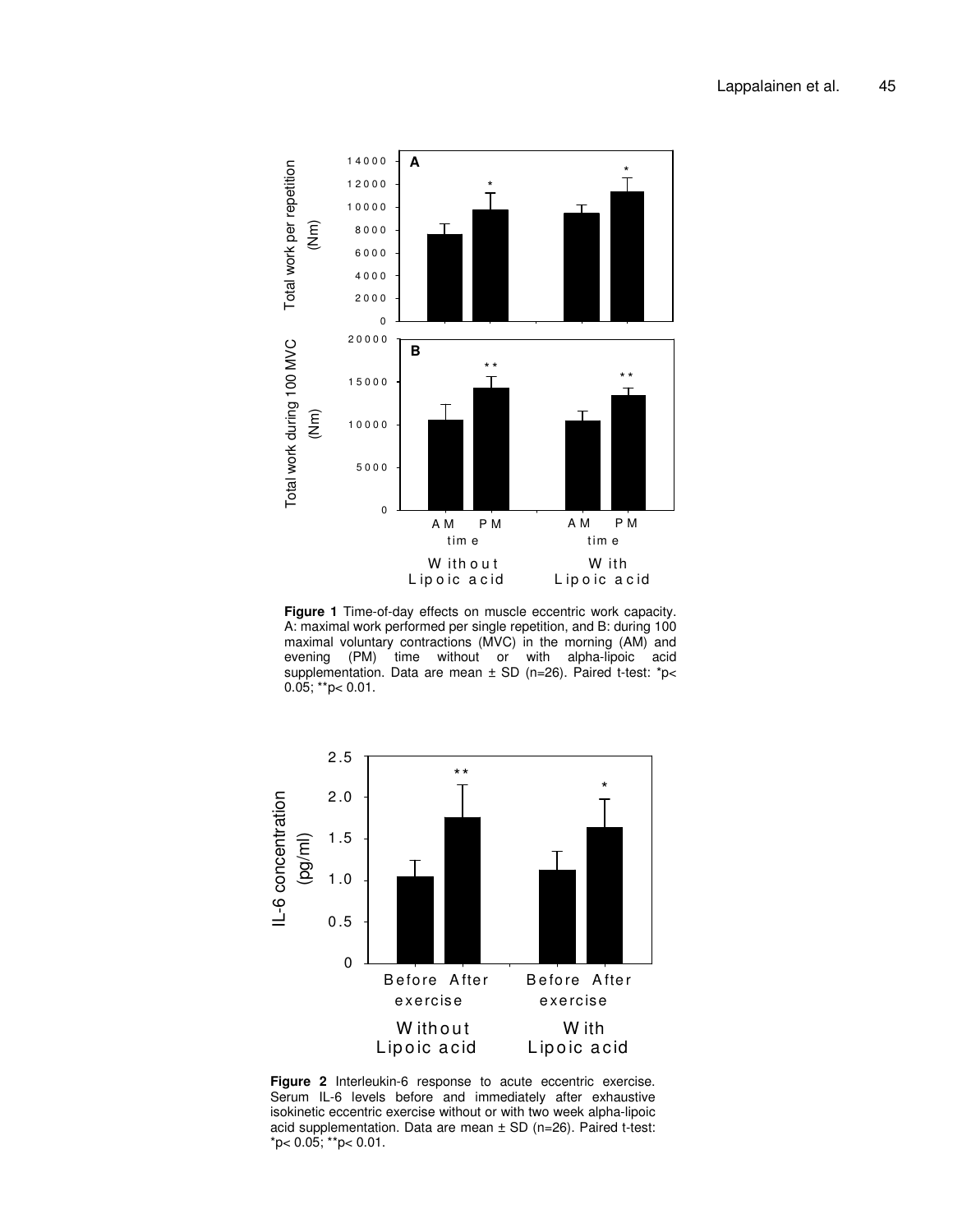| Table 1. Effect of isokinetic eccentric exercise without or with alpha-lipoic acid supplementation on markers of antioxidant |  |  |
|------------------------------------------------------------------------------------------------------------------------------|--|--|
| capacity (ORAC) and protein oxidation (protein carbonyls) in serum. Data are mean $\pm$ SD (n=26).                           |  |  |

|                                        | <b>Without Lipoic acid</b> |                  | With Lipoic acid               |                  |
|----------------------------------------|----------------------------|------------------|--------------------------------|------------------|
|                                        | <b>Before exercise</b>     | After exercise   | Before exercise After exercise |                  |
| ORAC (µmol)                            | 44.09 ± 2.95               | $46.57 \pm 2.14$ | $40.62 \pm 2.26$               | $41.89 \pm 1.56$ |
| Protein carbonyls (nmol/mg of protein) | $4.73 \pm 0.69$            | $5.52 \pm 0.81$  | $4.82 \pm 0.72$                | $4.93 \pm 0.84$  |

bout of isokinetic eccentric exercise. Elevated IL-6 has been shown to selectively stimulate lipolysis in the skeletal muscle, whereas the adipose tissue remains unaffected (Wolsk et al., 2010). Considering skeletal muscle metabolism in different types of exercise, notably concentric and eccentric, the energy cost is likely different (Kirwan et al., 1992). Moreover, the eccentric type of exercise shows association with increased insulin resistance and impaired post-exercise muscle glycogen resynthesis (Allen, 2001; Costill et al., 1990, Doyle et al., 1993; Widrick et al., 1992) and transiently decreases skeletal muscle glucose transport (Asp et al., 1996; 1995). The concentric type of exercise, on the other hand, has been shown to improve skeletal muscle insulin sensitivity (Richter et al., 1989). It is tempting to speculate whether IL-6 acts as a key regulator of insulin sensitivity in the skeletal muscle, similar to the adipokine leptin (Dyck et al., 2006). IL-6 has also been linked to activation of the AMP-activated protein kinase (AMPK), which stimulates fatty acid oxidation and increases glucose uptake in the skeletal muscle (Kahn et al., 2005), and enhances mitochondrial biogenesis through the transcriptional coactivator PCG-1alpha, which may be involved in the increased mitochondrial content by physical exercise.

Alpha-lipoic acid has been shown to enhance thiol antioxidant defences and decrease exercise-induced oxidative stress in the skeletal muscle (Kinnunen et al., 2009b). Moreover, alpha-lipoic acid has also been used to treat diabetic complications (Ziegler et al., 1999). Interestingly, alpha-lipoic acid may also decrease postexercise lactic acid accumulation (Kinnunen et al., 2009a), indicating a potential benefit for delayed fatigue in short-term anaerobic exercise. However, contrary to set hypothesis, the present results suggest that no beneficial effects can be gained from supplementation with alpha-lipoic acid for exercise performance and exercise-induced IL-6 response. In the present study, alpha-lipoic acid was used at a dose of 1200 mg per day for two weeks before the exercise tests and blood biochemical analysis. As humans also synthesize alphalipoic acid, it is not a required micronutrient, such as vitamin C. Moreover, the relationships between supplemental and therapeutic doses of alpha-lipoic acid have not been clearly defined. Nevertheless, because alphalipoic acid supplementation was neither associated with

improved exercise performance nor had any effect on serum IL-6 response or blood antioxidant capacity, it can be concluded that lipoic acid is ineffective for improving short-term exhaustive exercise performance. Furthermore, a recent study suggests that vitamin E and alphalipoic acid supplementation may in fact suppress skeletal muscle mitochondrial biogenesis, regardless of training status (Strobel et al., 2010).

The present results must be interpreted with awareness of the fact that the number of subjects was modest; however, a very homogenous population was analyzed. In addition, same subjects were analyzed with and without alpha-lipoic acid supplementation to take into consideration any diet- or lifestyle-associated, or other yet unidentified but potentially confounding factors.

## **Conclusion**

The present results provide evidence that serum IL-6 response is altered by isokinetic eccentric exercise. Knowledge on IL-6-dependent actions in the circulatory system and for human exercise performance is still far from complete because they are merely associations without established causative link. More research is needed to determine the impact of exercise on skeletal muscle IL-6 secretion depending on the TOD.

## **ACKNOWLEDGEMENTS**

The author is grateful to Dr. Mustafa Atalay from the University of Eastern Finland for helpful discussions and guidance with the biochemical analyses. Facilities for the exercise tests and sample storage were kindly provided by the Department of Sports Medicine and the University Hospital Blood Center of Suleyman Demirel University.

#### **REFERENCES**

- Alesci S, Martinez PE, Kelkar S, Ilias I, Ronsaville DS, Listwak SJ, Ayala AR, Licinio J, Gold HK, Kling MA, Chrousos GP, Gold PW (2005). Major depression is associated with significant diurnal elevations in plasma interleukin-6 levels, a shift of its circadian rhythm, and loss of physiological complexity in its secretion: clinical implications. J. Clin. Endocrinol. Metab., 90: 2522-2530.
- Allen DG (2001). Eccentric muscle damage: mechanisms of early reduction of force. Acta Physiol. Scand., 171: 311-319.